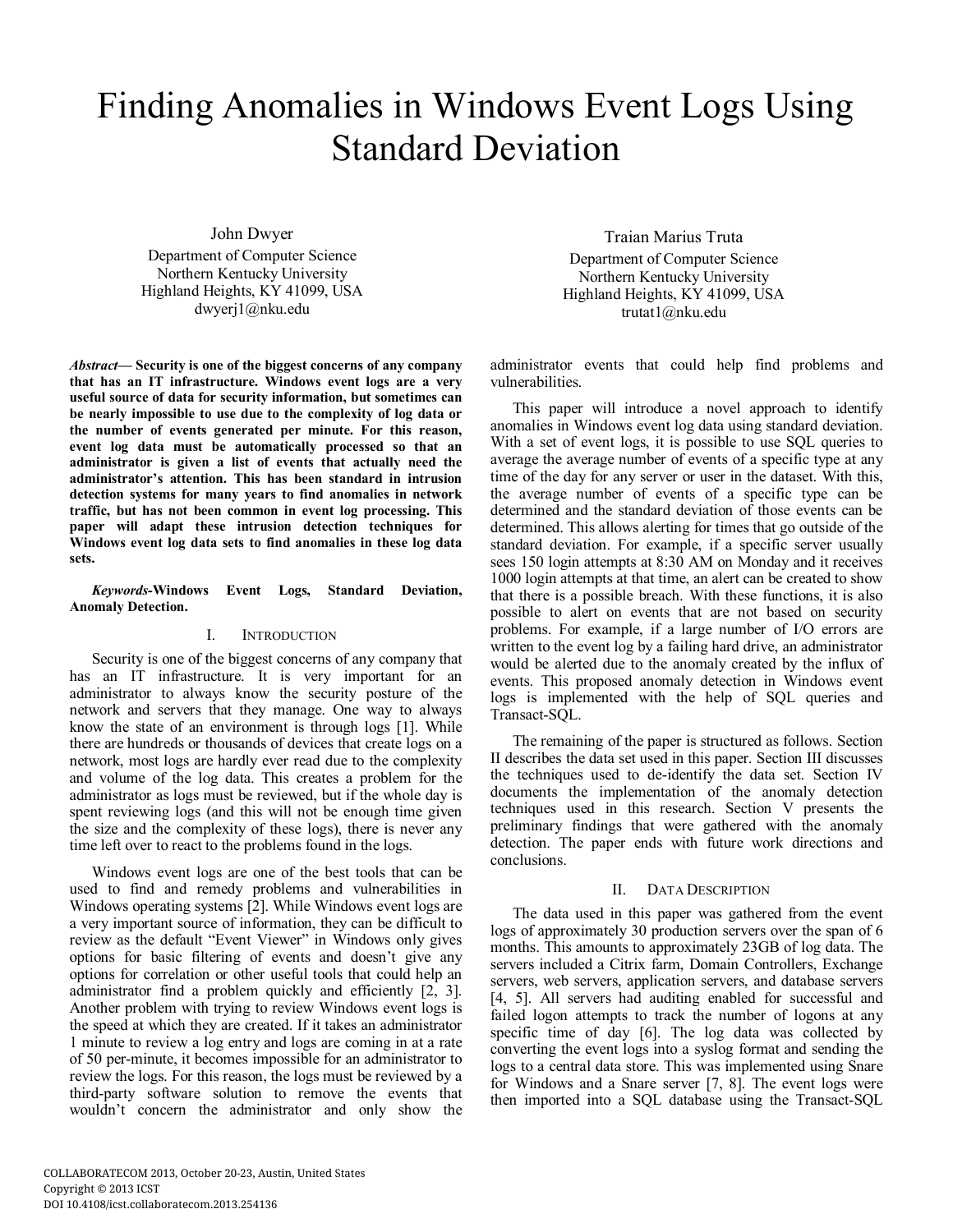*bulk import* statement [9]. Once in the database, all identifiable information was transformed using a multitude hashing algorithms to protect the identity of the entity that provided the dataset [11]. These algorithms are described in Section III.

The standard Windows event log format contains many fields such as the server the log was generated from, the time and date the log was generated, the process or program that generated the log, a description of the event, the account that the event occurred under, and many other fields [11]. In a standard implementation, many of these fields may be used to give the administrator more information such as a description of the event to lower the amount of research that must be done to trace down a problem. An example of the data used can be seen in Fig.1. In this paper, only the following fields will be used:

- **Event Log** Contains the name of the event log in which the log originated [10]. Only the *Application*, *Security*, and *System* event logs are used in this paper.
- **Event Source** The program or process that generated the event. Many event sources are used in this paper [10]. For example, all login and logoff events are from the event source Security. In this instance both the event log and the event source have the same name but are separate fields, this is not the case with all events.
- **Event ID** The unique ID of the event based on which Source generated the event. Event IDs are not unique between sources but are always unique within their own source. An Event ID is not specific to each event just each event of a specific type [10]. For example, all Windows account lockout events are placed in the *Security* log with a source of *Security* and an event ID of 644 [6].
- **Event Type** This field describes the type of event that occurred and can be useful for determining what

type of activity generated the event [10]. In the example events above, all events are of the type *Success Audit* which shows the events were created by successful login attempts.

- **Event Category** This categorizes events into specific groups based on the type of event [10]. For example, the category Logon/Logoff events contains multiple event IDs which relate to the category.
- **Time/Date** The time and date of the event is used to calculate the number of a specific event at any point in time throughout the day on any specific day of the week. The day of week is used due to the fact that you may have more login requests at a specific time on a Wednesday that you would on a Sunday. The Time/Date field of the event is split up into multiple columns using a Transact-SQL substring command. The columns that are used in the paper are *EvtHour*, *EvtMinute*, *EvtDayOfWeek*, *EvtDayOfYear*, *EvtYear*. Hours and minutes were intentionally separated to allow for easier computation of per hour and perminute results.
- **Server ID** This is a unique identifier for each server in the dataset. This is useful to help an administrator link back an alert to a specific server to identify where the problem occurred.
- **User ID** This is a unique identifier for each user in the dataset. There are over 400 unique users identified in the dataset. This is useful to help an administrator link back an alert to a specific user to identify which user account may be linked to the problem or vulnerability.

All other fields were removed because they were not necessary for the processing of the events.

| <b>ServID</b> | <b>UserID</b> | EvtLog | EvtSrc | EvtType       | EvtCat        | EvtID | EvtDayOf<br>Week | EvtDayOf<br>Year | EvtHour | EvtMin         | EvtYear |
|---------------|---------------|--------|--------|---------------|---------------|-------|------------------|------------------|---------|----------------|---------|
| 17            | 247           | Sec    | Sec    | Success Audit | Logon/Logoff  | 538   | Tue              | $2$ -Oct         | 12      | $\overline{4}$ | 2012    |
| 17            | 247           | Sec    | Sec    | Success Audit | Logon/Logoff  | 538   | Tue              | $2$ -Oct         | 12      | $\overline{4}$ | 2012    |
| 17            | 247           | Sec    | Sec    | Success Audit | Account Logon | 680   | Tue              | $2$ -Oct         | 12      | 4              | 2012    |
| 17            | 377           | Sec    | Sec    | Success Audit | Logon/Logoff  | 552   | Tue              | $2$ -Oct         | 12      | $\overline{4}$ | 2012    |
| 17            | 247           | Sec    | Sec    | Success Audit | Logon/Logoff  | 528   | Tue              | $2$ -Oct         | 12      | $\overline{4}$ | 2012    |

Figure 1. Sample log data.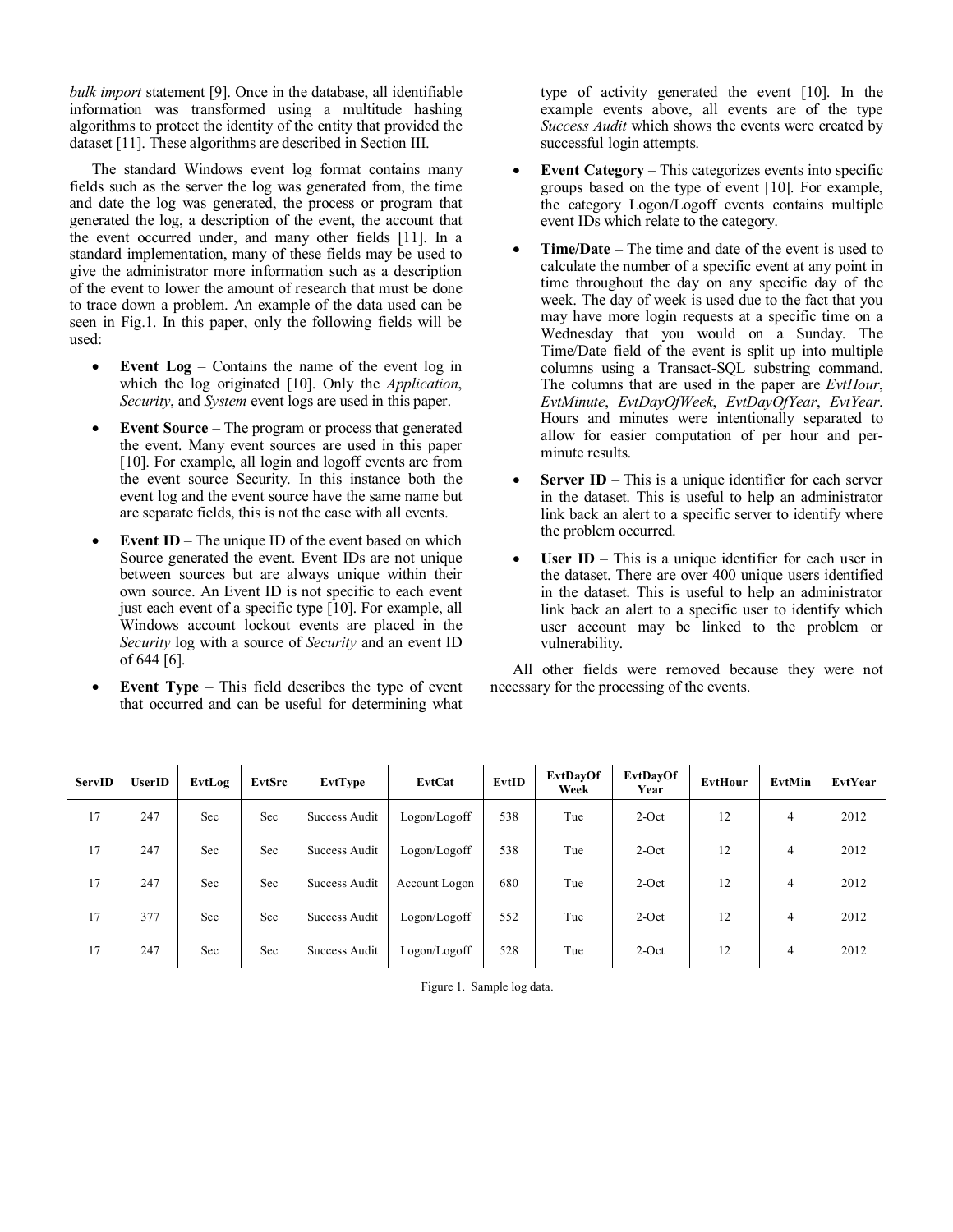### III. DATA PREPROCESSING

In this paper both known and custom hashing methods are used to remove identifiable information from the dataset while still keeping the integrity of the data. To be sure that the same username or server name is always transformed to the same value, a hashing table must be stored in the database [10]. This means that the stored hashes must also be directly related to the username and server name without actually storing the data in plain text. For this reason, a substring was taken of the value and the substring of the value was encrypted with a MD5 hash followed by a SHA1 hash [12]. Each encrypted substring was given a unique ID number which was used in presenting the data to allow it to be readable versus displaying an encrypted value. For instance, an event may show that user 415 logged into server 10. This was implemented to protect the privacy of the entity that provided the log data for analysis. In a real world scenario, it is likely that an administrator would not need to

mask server names and user IDs as the data would be used fully inside the company and not provided to outside resources. The hashing tables were created with the SQL queries shown below in Fig. 2.

#### IV. IMPLEMENTATION

The processing of data and alerting is broken down into a 5 step process as can be seen in Fig. 3. Section III showed the process for de-identifying the data. This section will go through the steps of processing the data, counting the events, calculating the average number of events and generating alerts based on the average number of events and current count of events. These methods were implemented using Microsoft SQL Server 2008 R2 and Windows Server 2008 R2. The system used for testing had 8 processor cores, 16 GB of memory and 300 GB of solid state storage.

```
SELECT Row Number() over(order by EncryptedServerName desc) as ServerID,
    EncryptedServerName INTO ServerHash 
    FROM (
      SELECT distinct Hashbytes('SHA1', Hashbytes('MD5',
          Substring(Server,3,5))) as EncryptedServerName 
       FROM RawLogs
    ) as ServerNames;
SELECT Row Number() over(order by EncryptedUserName desc) as UserID,
    EncryptedUserName INTO UserHash 
    FROM (
      SELECT distinct Hashbytes('SHA1', Hashbytes('MD5',
          Substring(User,3,5))) as EncryptedUserName 
       FROM RawLogs
    ) as UserNames;
```
Figure 2. Source code for server and user hashing functions.



Figure 3. Data processing and alerting process.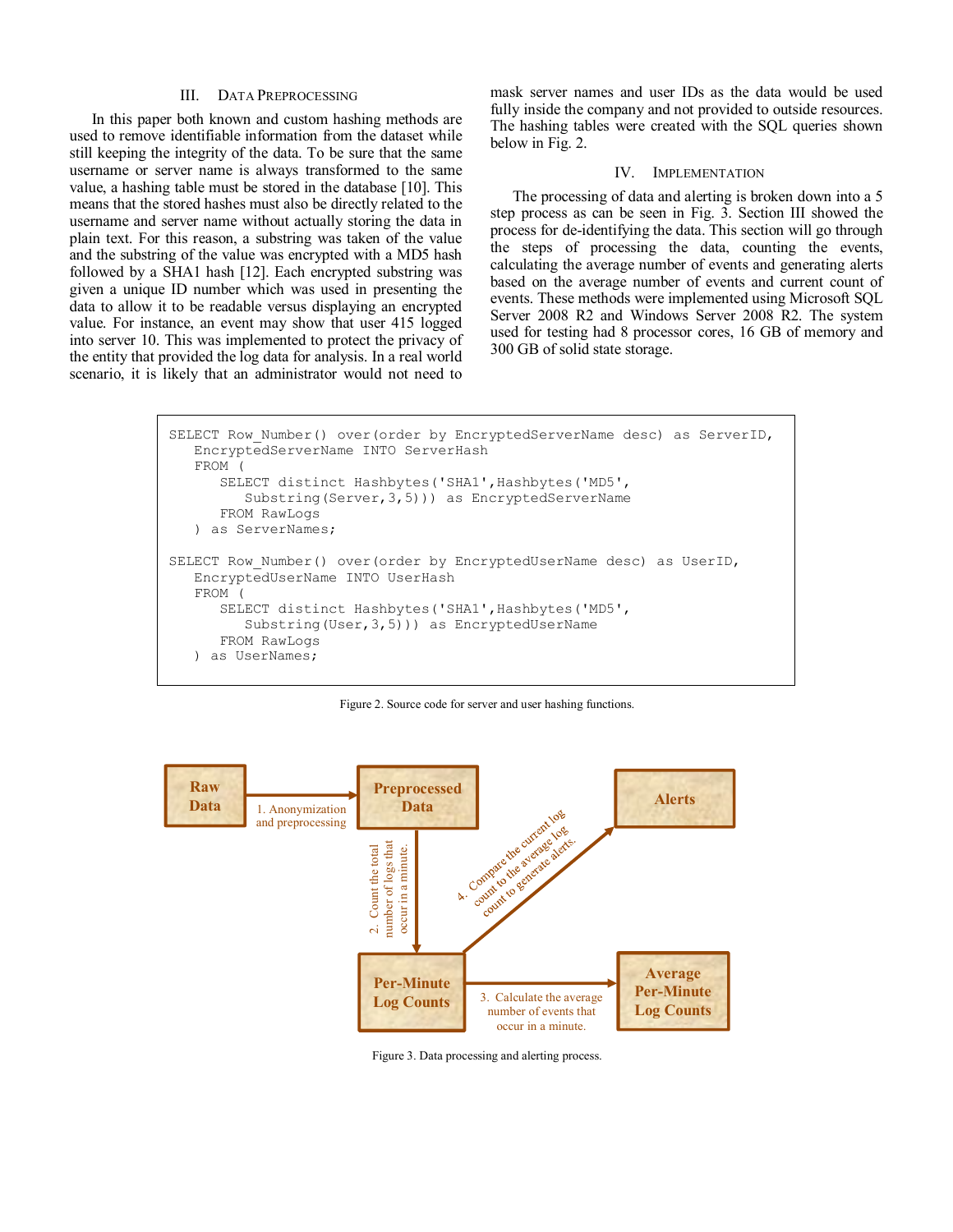Once the events are de-identified they can now be processed to obtain usable information. The first step is to count the number of events that happened at a specific time of a specific day for specific servers and specific users. This can be accomplished by a simple select statement with a count and a group by clause as shown in Fig. 4.

This statement outputs the results into a new table for further analysis and calculation. This will allow lowering the granularity by grouping again and removing fields that are not needed and outputting the data into another table. This is useful in determining the number of events across all servers and users for a specific time of day or a specific day.

Now that the events have been counted, the next step is to compute the average number of events and standard deviation for a specific day of the week. The day of week is used as it is very important to event logs as a company that is only open 5 days a week will have much fewer events on Saturday and Sunday than the rest of the week. These statistics are calculated via the T-SQL *sum*() and *stddev*() methods. The complete SQL query can be seen in Fig. 5 below.

This SQL statement (see Fig. 5) once again outputs the data into another table so the averages and standard deviation will be available for alerting. Unlike the counts previously, this must be computed separately for each combination of attributes

as the averages and standard deviation cannot be simply added together. This means that a separate table will be used for each level of granularity. Once this data is gathered, alerts can begin to be generated based on a comparison between the count table and the statistics table(s). The formula used to generate alerts is shown below:

$$
Threshold = \frac{SUM(EvtCount)}{COUNT(*)} + k \cdot STDDEV(EvtCount)
$$

Alerts are generated simply by comparing the number of events at one point in time on a specific day of the week to the average number of events at that time on that day of the week. The sum, count, and standard deviation were all determined in the last function and this function simply adds the values together and applies a multiplier. If the number of events is greater than the average plus *k* standard deviations, an alert is generated (where *k* is a constant that multiplies the value of the standard deviation). In this implementation, multiple *k* values were tested to reduce the risk of false negative results. High *k* values will cause higher chance of false negatives while low *k* values will cause a higher number of false positive results. This is a common trade-off in security related tasks as false negatives are much worse than false positives. A large number of false positives is also not a good thing to have as it causes an administrator to waste time researching alerts that do not relate to a problem. This alerting statement is shown in Fig. 6.

```
SELECT ServerID, UserID, EvtLog, EvtSrc, EvtID, EvtDayOfWeek, 
    EvtDayOfYear, EvtHour, EvtMinute, EvtYear, COUNT(*) as EvtCount
INTO LogCountsPerUser
FROM LogBuffer
GROUP BY EvtYear, EvtDayOfYear, EvtDayOfWeek, EvtHour, EvtMinute, 
    EvtLog, EvtSrc, EvtID, ServerID, UserID;
```
Figure 4. Source code for counting events.

SELECT ServerID, UserID, EvtLog, EvtSrc, EvtID, EvtDayOfWeek, EvtHour, EvtMinute, COUNT(\*) as NumberOfDays, SUM(EvtCount) as EvtTotal, SUM(EvtCount)/COUNT(\*) as EvtAverage, STDEV(EvtCount) as EvtStdDev INTO EventsPerUser FROM LogCountsPerUser GROUP BY EvtDayOfWeek, EvtHour, EvtMinute, EvtLog, EvtSrc, EvtID, ServerID, UserID;

Figure 5. Source code for determining event averages.

```
SELECT c.ServerID, c.UserID, c.EvtLog, c.EvtSrc, c.EvtID, c.EvtHour, 
   c.EvtMinute, c.EvtDayOfYear, c.EvtYear, c.EvtCount,
   e.EvtAverage + (e.EvtStdDev * 3.3) as Threshold
INTO PerUserAlerts
FROM LogCountsPerUser c join EventsPerUser e on( 
   c.ServerID = e.ServerID and c.UserID = e.UserID 
    and c.EvtLog = e.EvtLog and c.EvtSrc = e.EvtSrc 
   and c.EvtID = e.EvtID and c.EvtHour = e.EvtHourand c.EvtMinute = e.EvtMinute and c.EvtDayOfWeek = e.EvtDayOfWeek)WHERE c.evtCount > (e.EvtAverage + (e.EvtStdDev * 3.3))
```
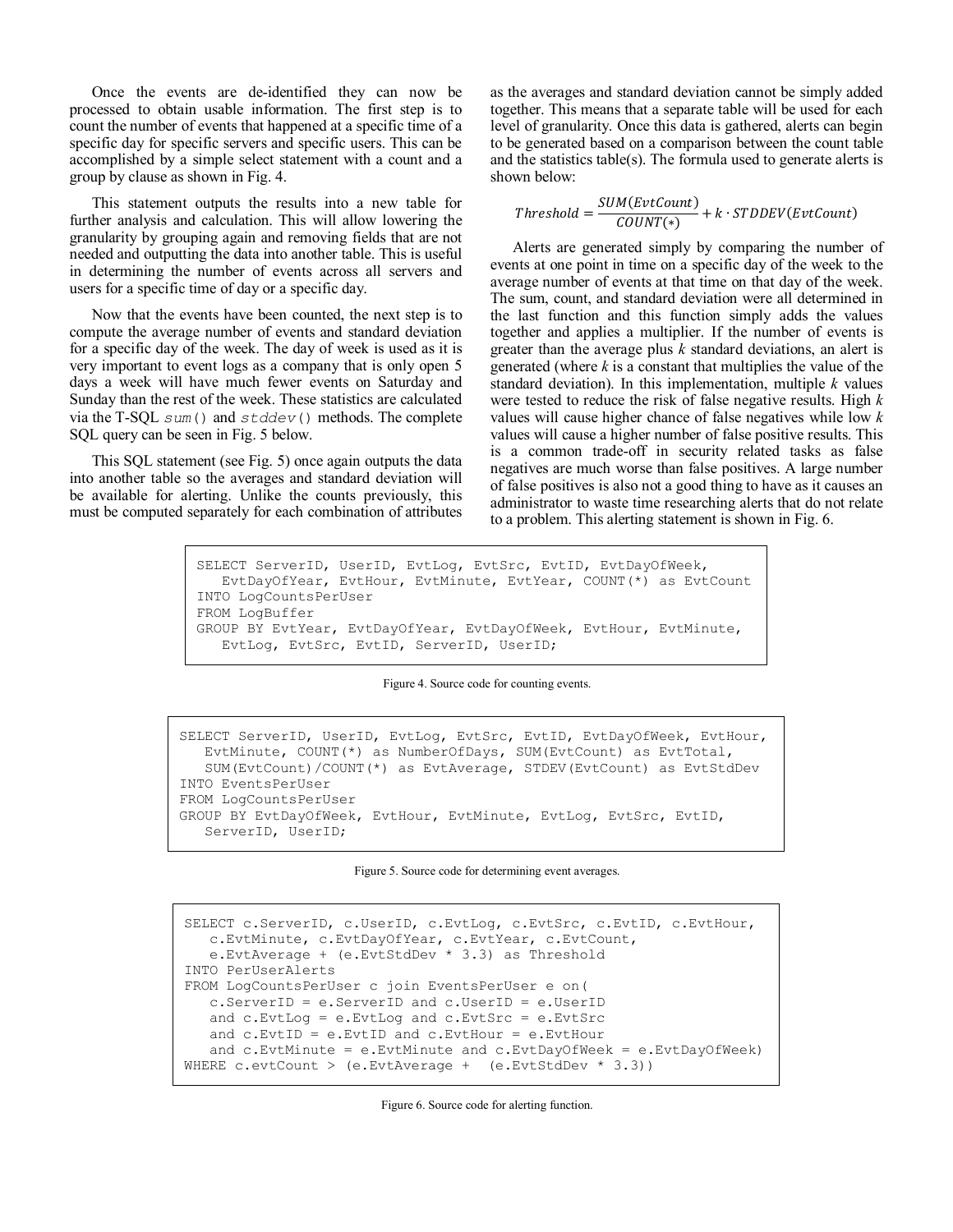This SQL statement (see Fig. 6) will output all alerts into an alert table. In a real-world environment, this table would likely have more values such as a description of the event to help the administrator know more about the alert to help identify the problem. This alert table could have triggers implemented against the table that generate emails to notify administrators as soon as an alert is generated. If only daily reporting is needed, SQL jobs could scrape the table daily and send a daily report showing the events from the previous day.

The per-user alerting functions are very useful for finding anomalies for a specific user on a specific server but they are unable to alert across multiple users and multiple servers. For this reason, another set of functions must be created for this ability. This will show attacks that are happening across many user accounts and/or multiple servers. Attacks across multiple user accounts are common with brute-force attacks to try to crack passwords to obtain network access. Attacks across multiple servers are much more prevalent than attacks against one server as it gives an attacker more possible entry points into the network. The per-user functions would not detect these types of attacks as the alerting is centered around a specific user on a specific server and thus it would not catch the anomaly. This requires counting the number of events without specifying *ServerID* and *UserID* along with a slight reconfiguration of the functions for determining event averages and alerting. The statement for counting logs can be seen in Fig. 7 and the updated average and alerting statements can be seen in Fig. 8 and Fig. 9 respectively.

In testing, these statements produce much better results due to the fact that the data can show a problem across the whole environment versus just a problem with one user on one server fixing the problem with the high number of false positive results that can be seen in the per-user data. These statements (see Figs.  $7 - 9$ ) can be taken even a step farther to alert based on intervals of minutes or hours. This is accomplished through the use of the Transact-SQL *floor* function. It is used to round the value of the *EvtMinute or EvtHour* field to the nearest *x* minute. For example, if we wanted to do alerting based on 5 minute intervals, we would simply round everything to the previous 5 minute mark (08:23 would round down to 08:20). This method allows the average and alerting per-minute functions to still work with a slightly modified event counting function. The modified statement is shown in Fig. 10.

The per-minute queries are very useful to find attacks across multiple servers and multiple users, but they still fall a bit short in giving the administrator all of the information needed to track a possible breach. The alert will show that an event happened on the network but it is not traced back to a specific server or group of servers. This can be accomplished by simply adding the per-user and per-minute functions together. If an alert is generated by any of the per-minute functions, an administrator could look for events of the same type at the same time on the same date in the per-user alert data. This will help the administrator trace back the problem to specific hosts or specific user accounts at that point in time.

```
SELECT EvtLog, EvtSrc, EvtID, EvtDayOfWeek, EvtDayOfYear,EvtHour, 
   EvtMinute, EvtYear, Sum(EvtCount) as EvtCount
INTO LogCountsPerMinute
FROM LogCountsPerUser
GROUP BY EvtYear, EvtDayOfYear, EvtDayOfWeek, EvtHour, EvtMinute, 
    EvtLog, EvtSrc, EvtID;
```
Figure 7. Source code for counting events per-minute.

```
SELECT EvtLog, EvtSrc, EvtID, EvtDayOfWeek, EvtHour, EvtMinute,
   COUNT(*) as NumberOfDays,SUM(EvtCount) as EvtTotal,
    SUM(EvtCount)/COUNT(*) as EvtAverage,
   STDEV(EvtCount) as EvtStdDev
INTO EventsPerMinute
FROM LogCountsPerMinute
GROUP BY EvtDayOfWeek, EvtHour, EvtMinute, EvtLog, EvtSrc, EvtID;
```
Figure 8. Source code for determining per-minute averages.

```
SELECT c.EvtLog, c.EvtSrc, c.EvtID, c.EvtHour, c.EvtMinute, 
    c.EvtDayOfYear, c.EvtYear, c.EvtCount, 
   e.EvtAverage + (e.EvtStdDev * 3.3) as Threshold
INTO PerMinuteAlerts
FROM LogCountsPerMinute c join EventsPerMinute e on(
   c.EvtLog = e.EvtLog and c.EvtSrc = e.EvtSrc 
   and c.EvtID = e.EvtID and c.EvtHour = e.EvtHourand c.EvtMinute = e.EvtMinute and c.EvtDayOfWeek = e.EvtDayOfWeek)WHERE c.evtCount > (e.EvtAverage + (e.EvtStdDev * 3.3));
```
Figure 9. Source code for per-minute alerting function.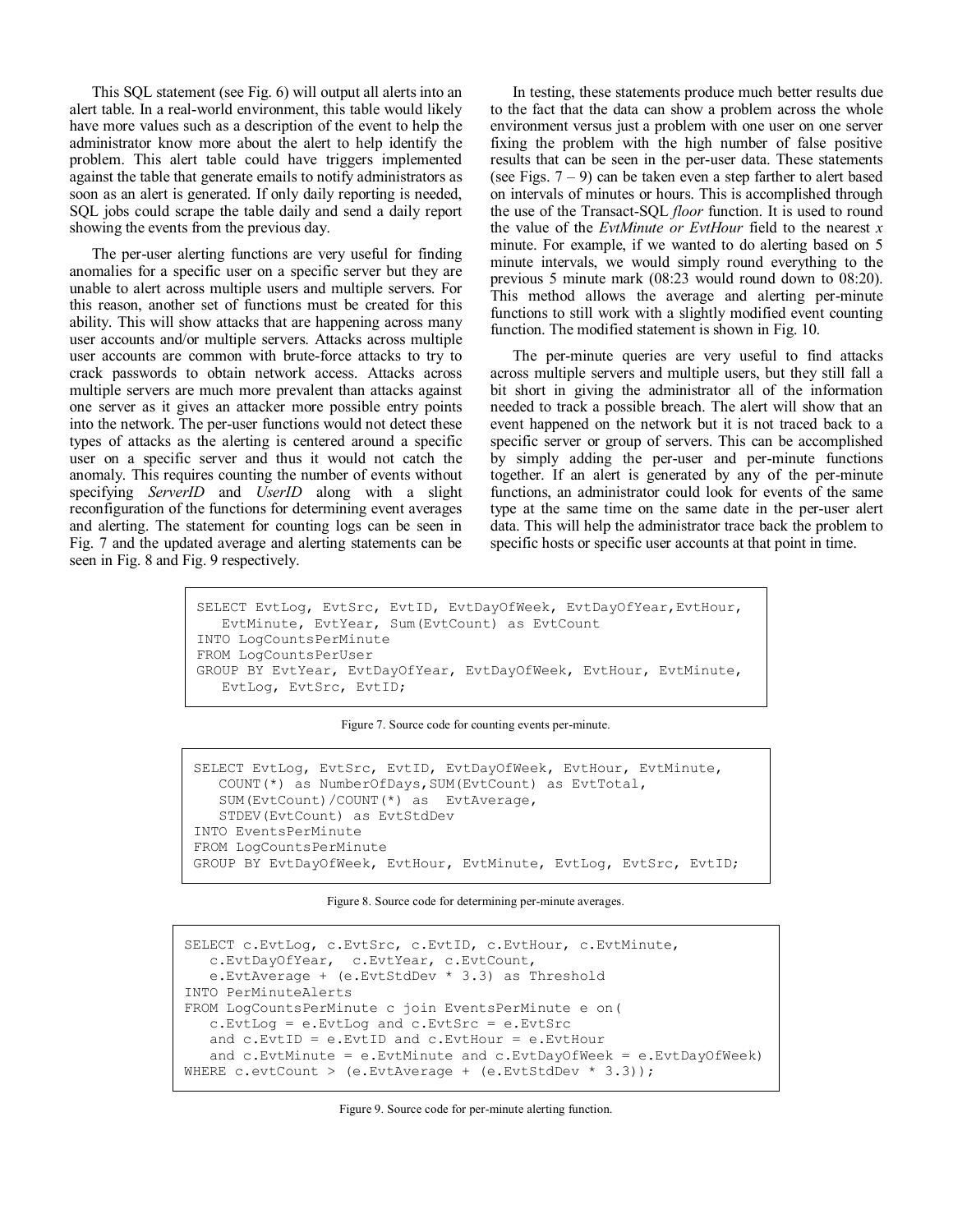```
SELECT EvtLog, EvtSrc, EvtID, EvtDayOfWeek, EvtDayOfYear, EvtYear, 
   EvtHour, Floor(EvtMinute/5)*5 as EvtMinute, Sum(EvtCount) as EvtCount
INTO LogCountsFiveMinute
FROM LogCountsPerUser
GROUP BY EvtYear, EvtDayOfYear, EvtDayOfWeek, EvtHour, 
  Floor(EvtMinute/5)*5, EvtLog, EvtSrc, EvtID;
```
Figure 10. Source code for minute interval counting function.

## V. RESULTS

The purpose of the methods implemented in this paper is to make it easier for an administrator to find problems in Windows event logs by narrowing down the number of logs that an administrator must view to only logs that are of some concern to the administrator. The first part of this process is to calculate the best *k* value to use for alerting based on the number of false positive results and false negative results generated by the alerting function. The optimal *k* value would produce no false negative results while producing very few false positive results. It was determined that the optimal *k* value was 3.3 based on the number of alerts and lack of false negative results. The number of alerts per *k* value can be seen in Fig. 11. This graph shows that as the value of *k* grows, the number of alerts decreases.

It is also apparent through this graph that the per-user function creates substantially more alerts than the per-minute function. It was determined that the per-user function was not useful for determining what events are anomalies on its own and only became more useful as it was applied to the perminute functions to narrow the results further to specific servers at the time of the alert.

There were over 23 million log entries in the data set used in this paper. The per-user alerting function generated approximately 10,000 alerts while the per-minute alerting function generated only 554 alerts. The large difference in results is mostly caused by the differences in the way that the two functions work. In general, the per-user function is more likely to give more false positives as the number of events is much smaller and it is more difficult to get good values for the averages and standard deviation; thus, the results are not as good. If the data set was log data for 2 or 3 years, the results may be a bit better, but in this case, the per user function is not a good fit for the dataset. Sample results of the per-user function can be seen in Fig. 12.

The per-minute results are far more accurate due to the number of events that occur across all servers and all users in a minute. In comparison to the per-user results, the per-minute results show over 10,000 events in some instances while the per-user results tend to stay in the 5-20 event range throughout a minute. The results shown in Fig. 13 show some of the anomalies caught by the per-minute alerting. These results are far better than that of the per-user results in the case that some results are over 1000 events above the threshold while the peruser results were usually around 1 event above the threshold amount. The fifth result in Fig. 13 shows that in a period of 1

minute, over 14000 successful logins were made on the network and this was over 1600 logins above the threshold. This is something that an administrator would want to know to determine why there was nearly a 10% increase in the number of logins at that time. Through manual review it was possible to verify that this was an anomaly in the data set and was caused by a new system being added to the environment.

The functions based on intervals of minutes also showed many of the same alerts that the per-minute function produced. These functions could be useful to an administrator for attacks that carry on for longer periods of time and wouldn't generate an alert with only per-minute alerting enabled. The number of alerts created by these functions compared to the alerts created by the per-minute function can be seen in Fig. 14.

Due to the size of the data set, it is important that the functions complete quickly to produce results. In an implementation where the events are streaming through the functions as they are collected from servers, it must take less than one minute to process one minute of logs so that the functions do not bottleneck the processing of data. In testing it took approximately 15 minutes to compute alerts for 6 months or 23 GB of data. Based on this information, the functions are able to process approximately 1.5 GB of data per minute on the test system used. Based on these results, one is able to conclude that the functions perform well and are able to handle large environments that produce large amounts of log data.



**Number of Alerts per** *k* **value**

Figure 11. Number of alerts per *k* value.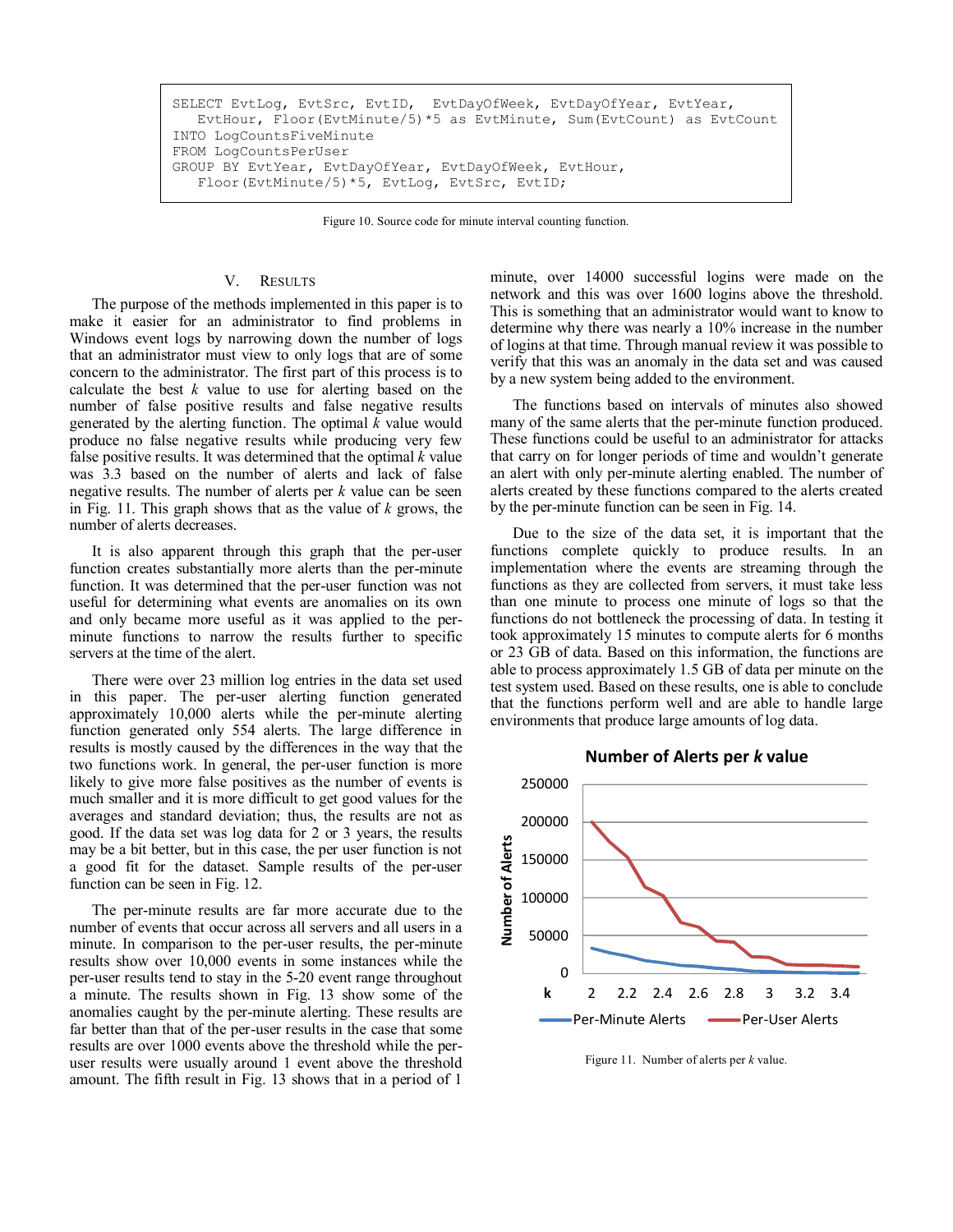| ServID | <b>UserID</b> | EvtLog | EvtSrc | EvtID | EvtHour | EvtMin | <b>EvtDayOf</b><br>Year | EvtYear | <b>EvtCount</b> | <b>Threshold</b> |
|--------|---------------|--------|--------|-------|---------|--------|-------------------------|---------|-----------------|------------------|
|        | 247           | Sec    | Sec    | 680   | 6       | 29     | $7-Jun$                 | 2012    | 5               | 4.9830532        |
|        | 247           | Sec    | Sec    | 680   | 10      | 32     | $12-Jul$                | 2012    | $\overline{4}$  | 3.9830532        |
|        | 297           | Sec    | Sec    | 538   | 6       | 40     | $10-Sep$                | 2012    | $\overline{c}$  | 1.9949874        |
|        | 377           | Sec    | Sec    | 552   |         | 14     | 7-Sep                   | 2012    | $\overline{4}$  | 3.8894636        |
|        | 377           | Sec    | Sec    | 552   | 5       | 51     | $5-Jul$                 | 2012    | 3               | 2.9830532        |

Figure 12. Sample per-user alert data.

| EvtLog | EvtSrc | EvtID | <b>EvtHour</b> | EvtMin           | EvtDayOf<br>Year | EvtYear | <b>EvtCount</b> | <b>Threshold</b> |
|--------|--------|-------|----------------|------------------|------------------|---------|-----------------|------------------|
| Sec    | Sec    | 538   |                | $\overline{c}$   | $10-$ Sep        | 2012    | 11573           | 10933.816        |
| Sec    | Sec    | 538   | $\overline{2}$ | 24               | $13$ -Jul        | 2012    | 4766            | 4672.9863        |
| Sec    | Sec    | 538   | 8              | $\boldsymbol{0}$ | 7-Sep            | 2012    | $\overline{c}$  | 5031.649         |
| Sec    | Sec    | 538   | 8              | 42               | $10-Sep$         | 2012    | 5124            | 3918.3936        |
| Sec    | Sec    | 538   | 8              | 43               | $10-Sep$         | 2012    | 14372           | 12702.781        |

Figure 13. Sample per-minute alert data.

Due to the size of this data set and price of software that can perform similar tasks, it was not possible to test these results against any other software to test the validity of the results. Most event log analysis software packages are not free to use, thus they could not be used in testing for this paper. Data mining software that has built-in anomaly detection was also not able to be used due to the size of the data set.



Figure 14. Number of alerts for per-minute intervals.

#### VI. CONCLUSIONS AND FUTURE WORK

This paper introduced a novel approach to find anomalies in Windows event log data through the use of standard deviation. This was accomplished through the use of SQL queries and Transact-SQL. Two possible methods for generating alerts were tested and it was determined that it is best to generate alerts across all servers and all users versus generating alerts for specific users on specific servers. The results show some use to an administrator in the fact that it lowers the amount of logs that must be reviewed to an amount that is feasible to review. Through manual review, it was determined that many of the results generated by the per-minute functions were actual anomalies in the data set and needed further review from an administrator.

There are two paths to explore in the future with this research. First, other measures could be used rather than standard deviation and other tasks could be performed to help with the speed of processing the data in larger systems. Second, other software could be purchased to verify the results rather than reviewing the results manually to check the validity of alerts. In the future, it would also be useful to implement methods to allow the data to automatically generate alerts versus having to manually run each step of the process as was done in this paper.